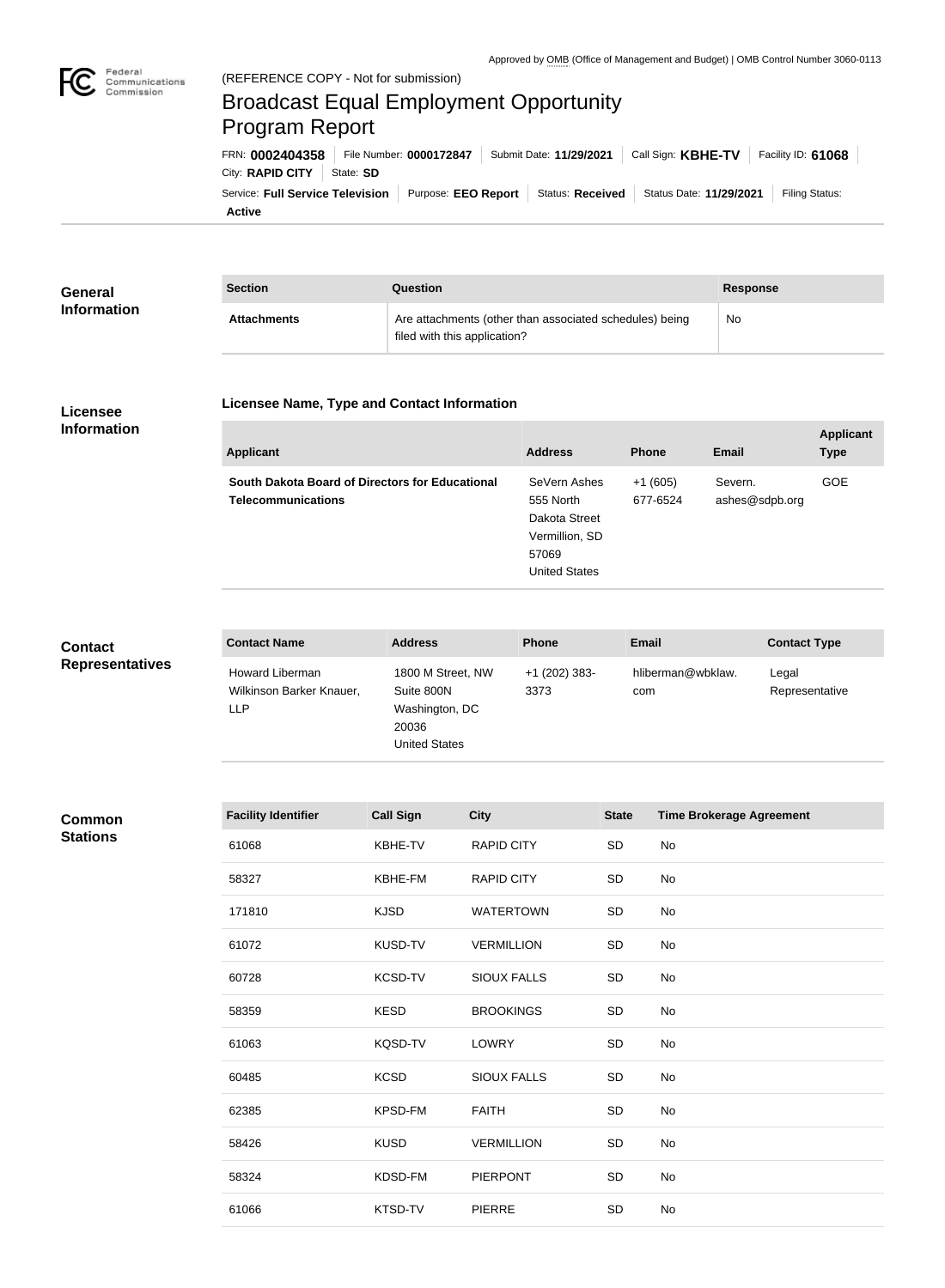| 58325  | KQSD-FM        | <b>LOWRY</b>       | <b>SD</b> | No |
|--------|----------------|--------------------|-----------|----|
| 61064  | KDSD-TV        | ABERDEEN           | <b>SD</b> | No |
| 61067  | <b>KESD-TV</b> | <b>BROOKINGS</b>   | <b>SD</b> | No |
| 59466  | KZSD-FM        | <b>MARTIN</b>      | <b>SD</b> | No |
| 61071  | <b>KPSD-TV</b> | <b>EAGLE BUTTE</b> | <b>SD</b> | No |
| 174496 | <b>KYSD</b>    | <b>SPEARFISH</b>   | <b>SD</b> | No |
| 61062  | KZSD-TV        | <b>MARTIN</b>      | <b>SD</b> | No |
| 58326  | KTSD-FM        | <b>RELIANCE</b>    | <b>SD</b> | No |
|        |                |                    |           |    |

### **Program Report Questions**

| <b>Section</b>                   | Question                                                                                                                                                                                                                                                              | <b>Response</b> |
|----------------------------------|-----------------------------------------------------------------------------------------------------------------------------------------------------------------------------------------------------------------------------------------------------------------------|-----------------|
| <b>Discrimination Complaints</b> | Have any pending or resolved complaints been filed during<br>this license term before any body having competent<br>jurisdiction under federal, state, territorial or local law,<br>alleging unlawful discrimination in the employment practices<br>of the station(s)? | No.             |
| <b>Full-time Employees</b>       | Does your station employment unit employ fewer than five<br>full-time employees? Consider as "full-time" employees all<br>those permanently working 30 or more hours a week?                                                                                          | No.             |

## **Additional Program Report Questions**

**Attachments**

#### **Responsibility for Implementation**

A broadcast station must assign a particular official overall responsibility for equal employment opportunity at the station. That official's name and title are:

| <b>Name</b>      | <b>Title</b>                           |
|------------------|----------------------------------------|
| Eric Hildebrandt | South Dakota Bureau of Human Resources |

# **Question Response** The undersigned certifies that he or she is (a) the party filing the report, or an officer, director, member, partner, trustee, authorized employee, or other individual or duly elected or appointed official who is authorized to sign on behalf of the party filing the report; or (b) an attorney qualified to practice before the Commission under 47 C.F.R. Section 1.23(a), who is authorized to represent the party filing the report, and who further certifies that he or she has read the document; that to the best of his or her knowledge, information,and belief there is good ground to support it; and that it is not interposed for delay **Certified Date** 2012 2012 2022 2023 2024 2022 2022 2023 2024 2022 2023 2024 2022 2023 2024 2022 2023 2024 2022 2023 2024 2022 2023 2024 2022 2023 2024 2022 2023 2024 2022 2023 2024 2022 2023 2024 2022 2023 2024 2023 2024 /2021 Certified Title Executive Director Authorized Party Name Julie 30 and 200 and 200 and 200 and 200 and 200 and 200 and 200 and 200 and 200 and 200 Overgaard **Certification**

| <b>File Name</b>                        | <b>Uploaded</b><br>Bv | <b>Attachment</b><br><b>Type</b> | <b>Description</b>                  | <b>Upload Status</b>                       |
|-----------------------------------------|-----------------------|----------------------------------|-------------------------------------|--------------------------------------------|
| 2019-2020 EEO Public File<br>Report.pdf | Applicant             | EEO Public<br>File Report        | 2019-2020 EEO Public<br>File Report | Done with Virus Scan and<br>/or Conversion |